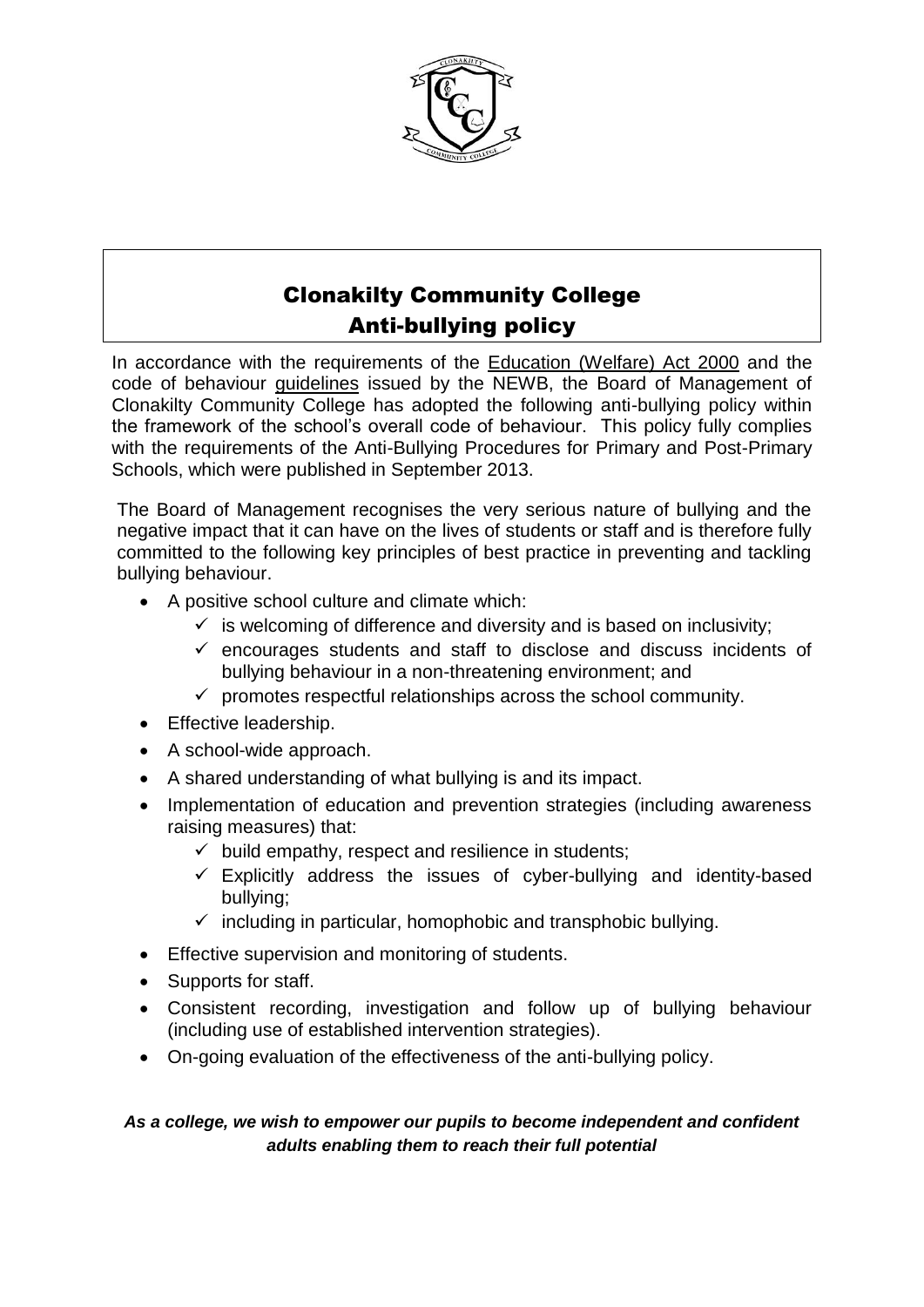

In accordance with the Anti-Bullying Procedures for Primary and Post-Primary Schools bullying is defined as follows:

*"Bullying is unwanted negative behaviour, verbal, psychological or physical conducted by an individual or group against another person (or persons) and which is repeated over time."*

The following types of bullying behaviour are included in the definition of bullying:

- Deliberate exclusion, malicious gossip and other forms of relational bullying.
- Cyber-bullying.
- Identity-based bullying such as homophobic bullying, racist bullying, bullying based on a person's membership of the Traveller community and bullying of those with disabilities or special educational needs.

Isolated or once-off incidents of intentional negative behaviour, including a once-off offensive or hurtful text message or other private messaging, do not fall within the definition of bullying and should be dealt with, as appropriate, in accordance with the school's code of behaviour.

However, in the context of this policy, placing a once-off offensive or hurtful public message, image or statement on a social network site or other public forum where that message, image or statement can be viewed and/or repeated by other people will be regarded as bullying behaviour.

Those who bully others in a non-physical way often do not realise that their actions may have serious legal consequences for them. **The reality, however, is that bullying may constitute a criminal offence**.

The college reserves the right to apply its anti-bullying policy in respect of bullying that occurs at a location, activity, function, or program that is not college related if it is in the opinion of the Principal and/or Board of Management the alleged bullying has created a hostile environment at school for the victim, has infringed on the rights of the victim at the school and/or has materially or substantially disrupted the education process or the orderly operation of the school

Negative behaviour that does not meet this definition of bullying will be dealt with in accordance with the school's code of behaviour. Additional information on different types of bullying is set out in Section 2 of the Anti-Bullying Procedures for Primary and Post-Primary Schools.

The people who establish the facts in alleged Bullying are: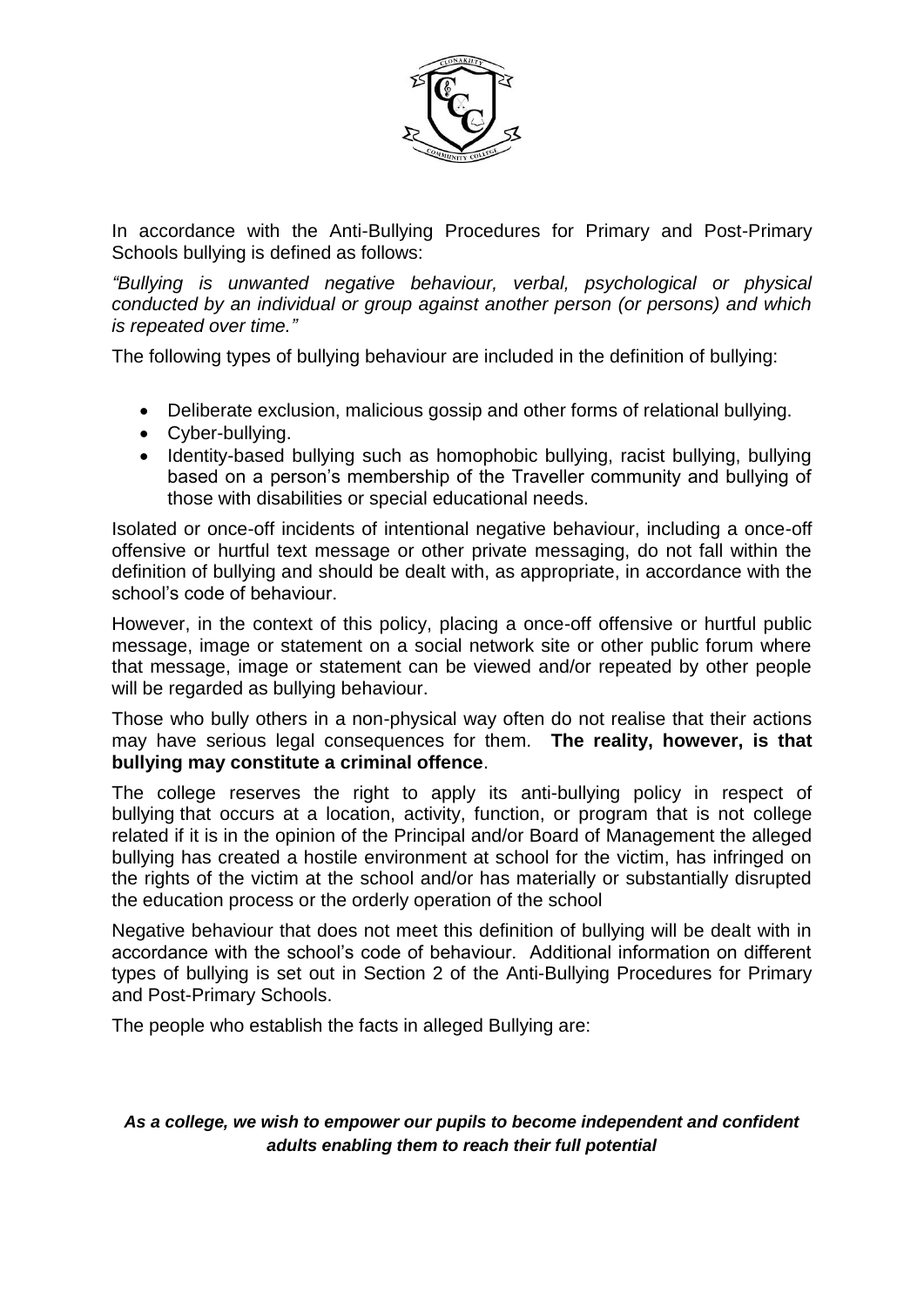

- The relevant Year Head & Deputy Principal
- Deputy Principal / Principal

# The Prevention and Education Strategies that will be used by the school are as follows:

- Develop a school wide approach to deal with Bullying.
- Positive school culture incorporating a print rich environment highlighting the fact that bullying in any form is unacceptable in our college.
- S.P.H.E. programme specifically devised to raise awareness and prevention of and consequences of bullying.
- School's R.S.E. programme raising awareness.
- Outside agencies e.g. H.S.E, Gardai, N.E.P.S. where/when necessary.
- School's Mentoring System for first years anti bullying activity afternoons.
- Student Council members are encouraged to bring concerns about bullying behaviour to the attention of the relevant year head/member of the pastoral care team.

# The school establishes the facts, records and follows up on bullying behaviour as follows:

**STEP 1:** Teacher observation identifies potential bullying behaviour/ Students reports Bullying behaviour to a member of staff/year head/deputy principal/principal or Staff report Bullying behaviour to Year Head. (Non-teaching staff such as secretaries, special needs assistants (SNAs), caretaker, cleaners are encouraged to report any incidents of bullying behaviour witnessed by them, or mentioned to them.)

**Step 2:** Year Head speaks to pupils involved pointing out that bullying is not tolerated in any form in the college. Year Head establishes the facts using **Form 1** and in accordance with procedures set out in section 6.8 of the Anti-bullying procedures for Primary & Post Primary schools.

**STEP 3:** If bullying behaviour has been identified by this process we will try to resolve any issues and to restore, as far as is practicable, the relationships of the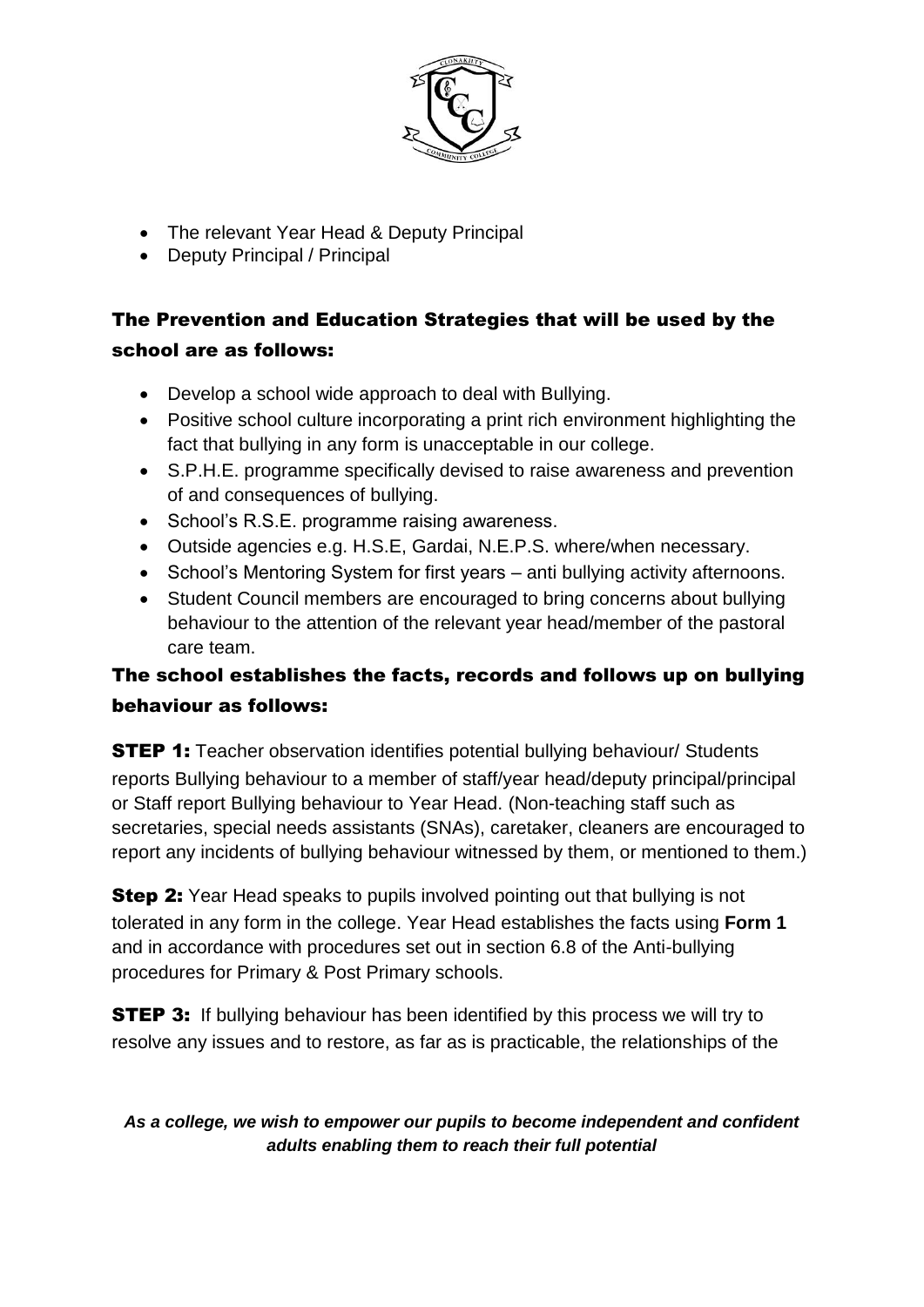

parties involved. The parents of students involved will be contacted by Deputy Principal/Principal to inform them and to explain the actions being taken in line with this policy. The pupil(s) involved will be given the opportunity to redeem themselves and given a second chance by making a promise never to bully again. **Form 2: The Student Behaviour Promise.** The College will give parents an opportunity of discussing ways in which they can reinforce or support the actions being taken by the school.

# STEP 4:

The Chaplain will meet with all the relevant parties to support them in restoring relationships. As a follow up to a bullying issue being resolved, the Deputy Principal/Principal will meet separately with the relevant parties to review progress **within 20 school days after it has determined that bullying behaviour has occurred,** by taking the following factors into account:

- Has the bullying behaviour ceased?
- Have the issues between the parties been resolved as far as is practicable?
- Have the relationships between the parties been restored as far as is practicable?
- Any feedback received from the parties involved, their parents or the school Principal or Deputy Principal.

**STEP 5:** Where the Deputy Principal/Principal consider that the bullying behaviour is continuing the bullying incident must be recorded in **Form 3**.

- A meeting may then take place with the school Principal, Deputy Principal, Relevant year head, the parent(s)/guardian(s), and the student where the details of the initial incident will be read out.
- The details of the second meeting with the Deputy Principal/Principal, showing how the student continued to bully, after signing a promise not to bully again will also be read out.
- At that meeting the Principal may then decide the sanction, using the school's Code of Behaviour and inform the parent(s)/guardian(s). Sanctions may include detention; a written letter of apology; withdrawal of privileges; exclusion from certain school activities; a suspension from school for several days with work assigned. The student is informed that the incident(s) will go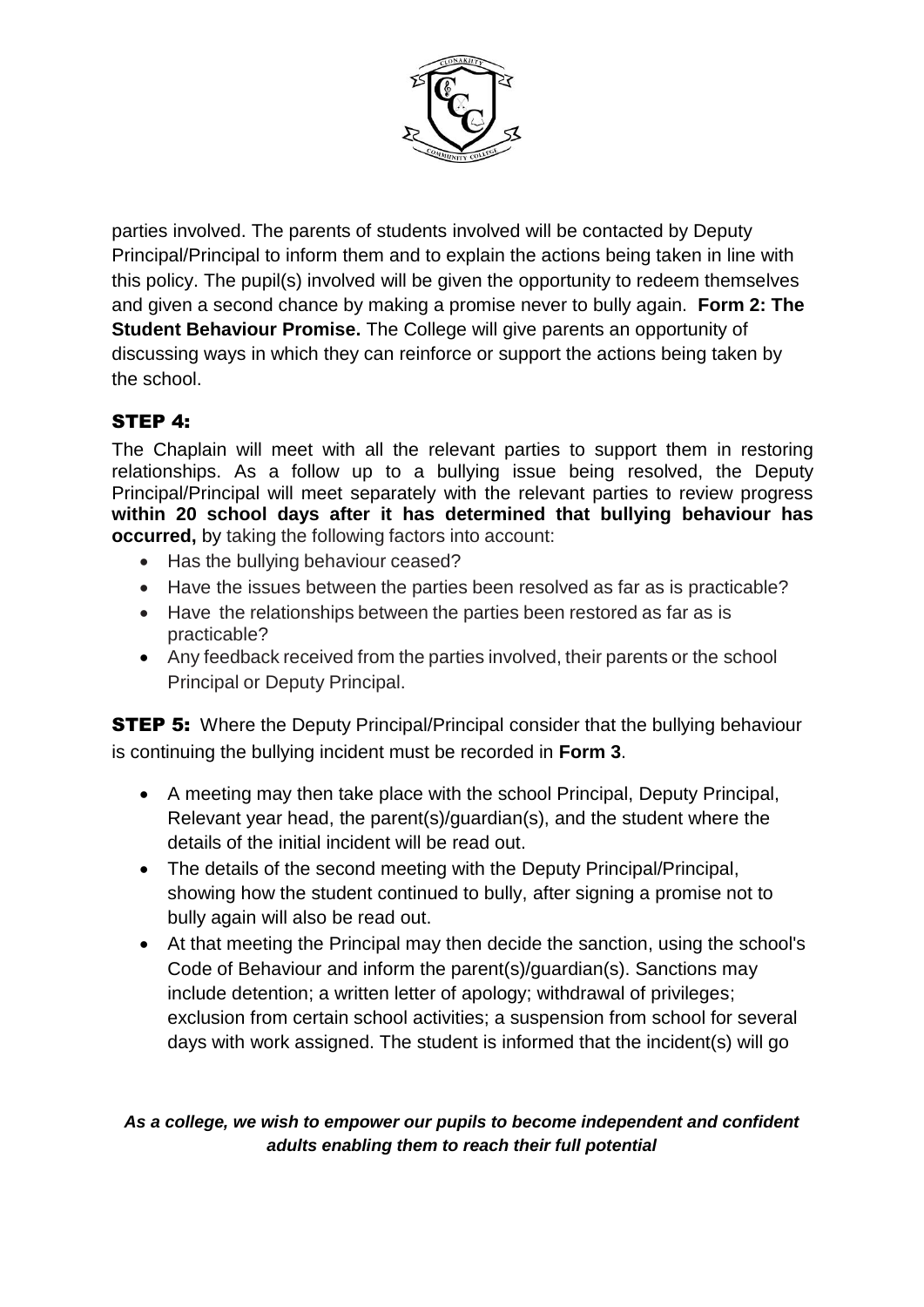

on their school record and that the Board of Management will have to be informed. This student will have to sign a second **Form 2 'Student Behaviour Promise'** along with his/her parents/guardians.

- The parents/guardians may be told at that meeting that the school may have to consider the expulsion of the student if they bully again. All records are kept in the students file.
- Where a parent/guardian or a student older than18 is not satisfied that the College has dealt with a bullying case in accordance with the [Anti-Bullying](http://www.education.ie/en/Publications/Policy-Reports/Anti-Bullying-Procedures-for-Primary-and-Post-Primary-Schools.pdf)  [Procedures for Primary and Post-Primary Schools,](http://www.education.ie/en/Publications/Policy-Reports/Anti-Bullying-Procedures-for-Primary-and-Post-Primary-Schools.pdf) s/he will be advised of his/her right to make an appeal to the Board of Management. Such appeals shall be submitted, in writing setting out the grounds for the appeal, to the Chairperson of the Board within 15 school days of the parent/guardian informing the School/College principal that s/he is of the opinion that the School/College has not dealt with the bullying case in accordance with the [Anti-Bullying Procedures for Primary and Post-Primary Schools.](http://www.education.ie/en/Publications/Policy-Reports/Anti-Bullying-Procedures-for-Primary-and-Post-Primary-Schools.pdf)
- Where a parent/guardian, having exercised his/her appeal to the Board of Management, is still not satisfied s/he will be advised of his/her right to make a complaint to the Ombudsman for Children.

## The College's support for working with pupils affected by bullying is:

- Students who have been bullied will be:
	- $\checkmark$  Offered support from Guidance Counsellor/ Chaplain
	- $\checkmark$  Made aware of opportunities to participate in activities designed to raise their self-esteem, to develop their social skills and to build their resilience.
- Students who have been involved in bullying behaviour will be:
	- $\checkmark$  Provided with support to help them to learn other ways of meeting their needs without violating the rights of others; and
	- $\checkmark$  Made aware of opportunities to build their self-esteem and feelings of selfworth.
- Students who observe incidents of bullying behaviour will be encouraged to discuss them with their teachers and their parents and to avail of support where they feel it may assist them to cope effectively with what they have experienced. The College is of the opinion that there is no such thing as an innocent bystander and endeavours to educate pupils in this belief.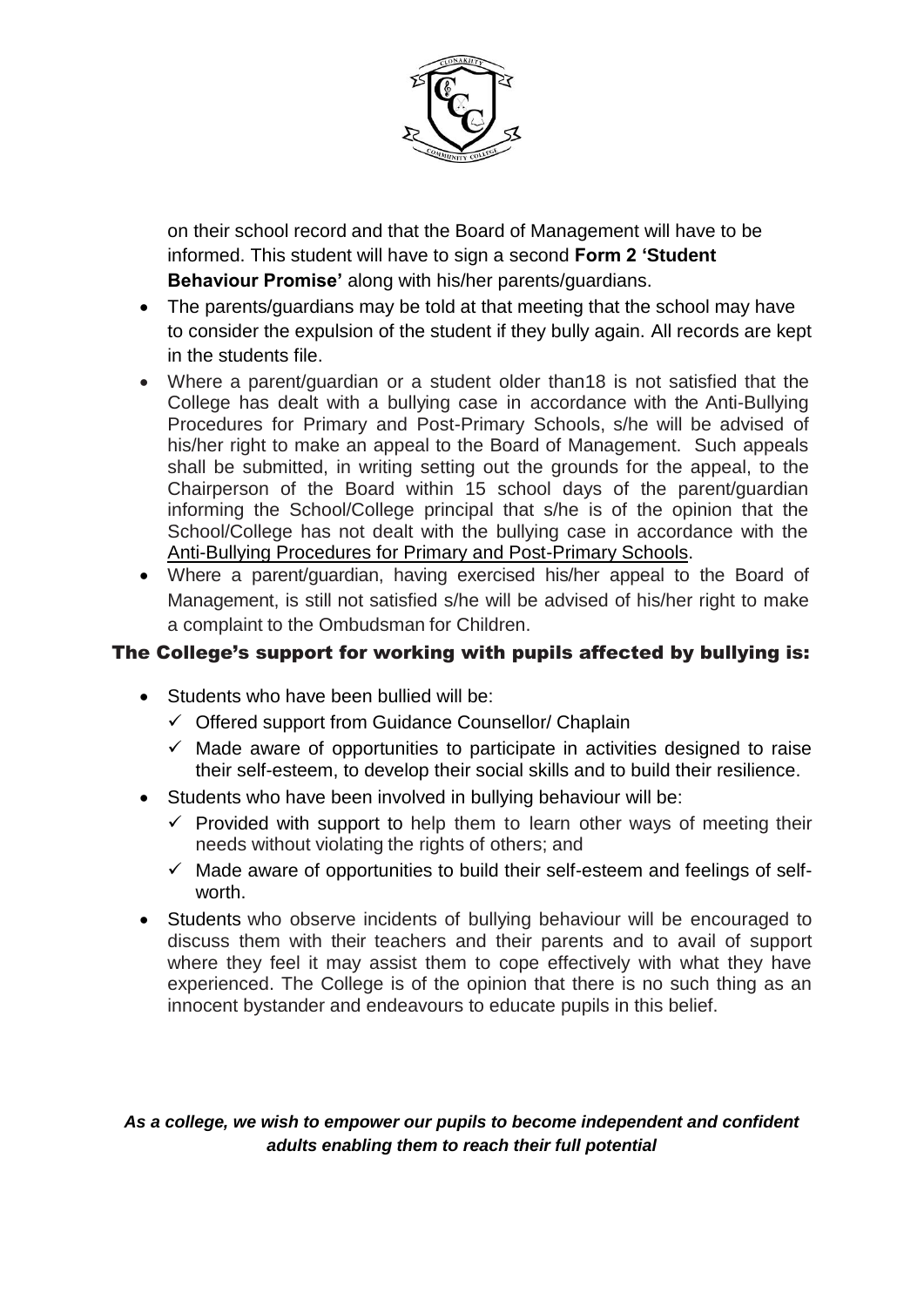

In cases where the school has serious concerns in managing the behaviour of a pupil the advice of N.E.P.S., H.S.E, Gardai (or other relevant agencies) will be sought (dependant on availability)

# Supervision and Monitoring of Anti-Bullying in College:

The Board of Management confirms that appropriate supervision and monitoring policies and practices are in place to both prevent and deal with bullying behaviour and to facilitate early intervention where possible.

# Prevention of Harassment

The Board of Management confirms that the College will, in accordance with its obligations under equality legislation, take all such steps that are reasonably practicable to prevent the sexual harassment of students or the harassment of students on any of the nine grounds specified i.e. gender including transgender, civil status, family status, sexual orientation, religion, age, disability, race and membership of the Traveller community.

This policy was adopted by the Board of Management on 8-4-14 and will be reviewed on May 2015.

This policy has been made available to school personnel, published on the school website and provided to the Parents' Association. A copy of this policy will be made available to the Department and the patron if requested.

This policy and its implementation will be reviewed by the Board of Management once in every school year. Written notification that the review has been completed will be made available to school personnel, published on the school and provided to the Parents' Association. A record of the review and its outcome will be made available, if requested, to the patron and the Department.

Signed: **Richard Jennings** (Chairperson of Board of Management)

Signed: **Anne Dunne** (Principal) Date: 17-11-2021